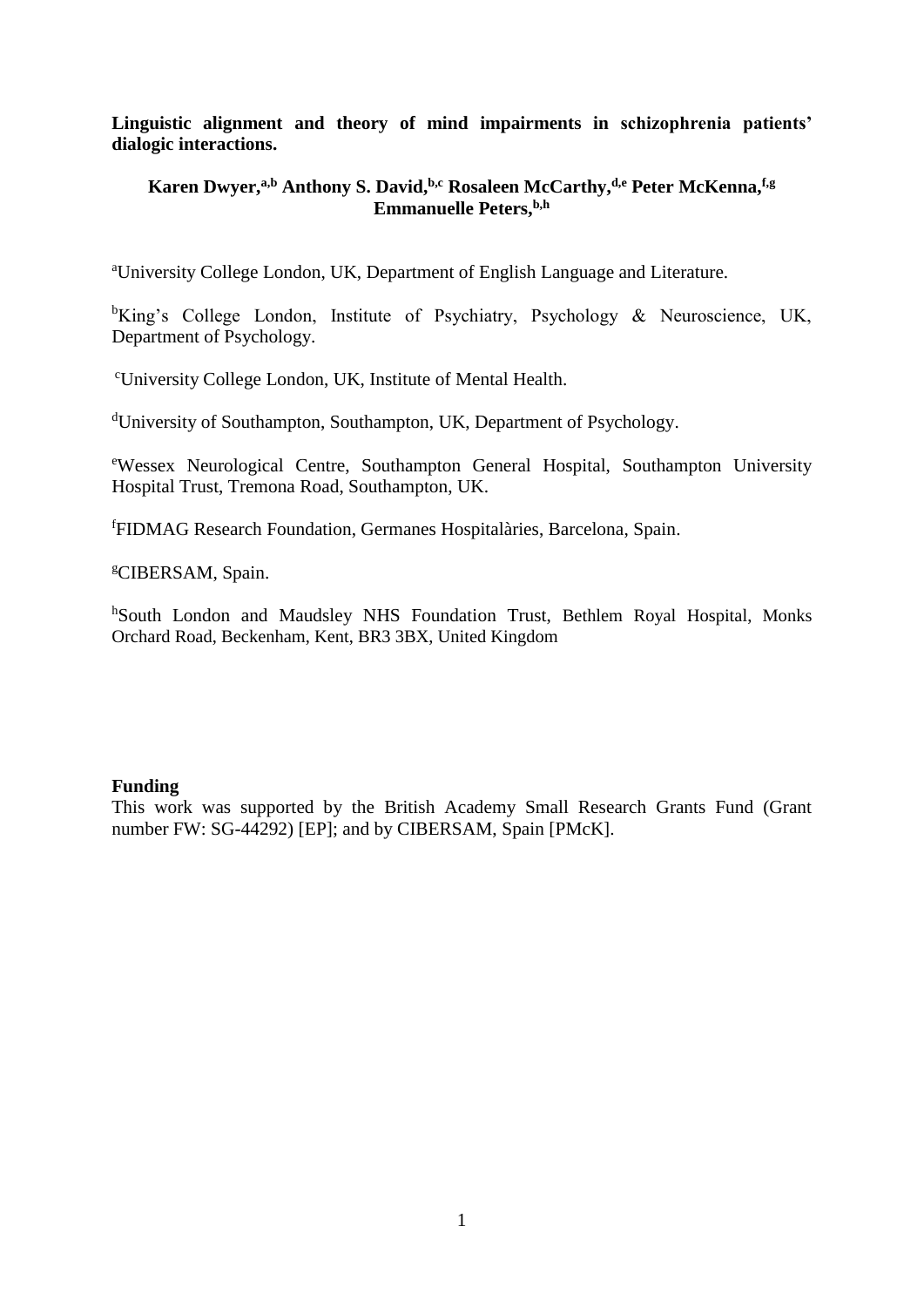# **ABSTRACT**

# **Background**

Impairments of contextual processing and Theory of Mind (ToM) have both been offered as accounts of the deviant language characterising formal thought disorder (FTD) in schizophrenia. This study investigated these processes in patients' dialogue. We predicted that FTD patients would show a decrement in linguistic alignment, associated with impaired ToM in dialogue.

# **Methods**

Speech samples were elicited via participation in an interactive computer-based task and a semi-structured interview to assess contextual processing abilities and ToM skills in dialogue, respectively, and from an interactive card-sorting task to measure syntactic alignment. Degree of alignment in dialogue and the syntactic task, and evidence of ToM in (i) dialogue and (ii) a traditional ToM task were compared across schizophrenia patients with FTD  $(n=21)$ , non-FTD patients  $(n=22)$ , and healthy controls  $(n=21)$ .

# **Results**

FTD patients showed less alignment than the other two groups in dialogue, and than healthy controls on the syntactic task. FTD patients showed poorer performance on the ToM task than the other two groups, but only compared to the healthy controls in dialogue. The FTD group's degree of alignment in dialogue was correlated with ToM performance in dialogue but not with the traditional ToM task or with syntactic alignment.

# **Conclusions**

In dialogue FTD patients demonstrate an impairment in employing available contextual information to facilitate their own subsequent production, which is associated with a ToM deficit. These findings indicate that a contextual processing deficit impacts on exploiting representations via the production system impoverishing the ability to make predictions about upcoming utterances in dialogue.

**Keywords:** *formal thought disorder, contextual processing, priming, alignment, theory of mind*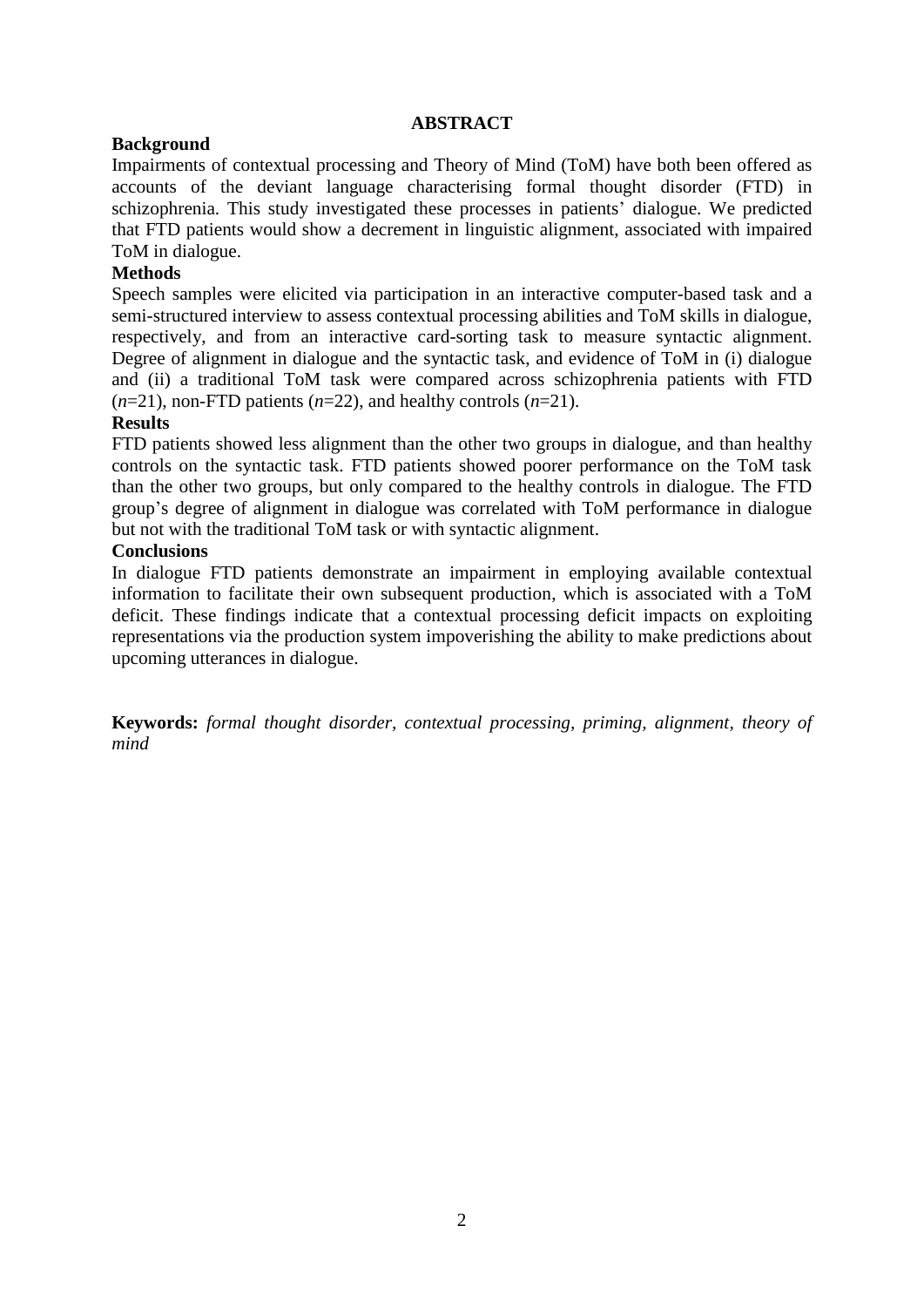## **INTRODUCTION**

Approximately 16% of patients with a diagnosis of schizophrenia exhibit formal thought disorder (FTD) (Andreasen, 1979b), a symptom representing problems of language and communication (American Psychiatric Association, 2013). FTD is, however, a notoriously heterogeneous symptom, where large variations in the efficiency of communicative behaviours through speech are observed (Andreasen, 1982).

### *FTD as a linguistic impairment*

One account of FTD proposes that it is the result of hyperactivity in the semantic network (Manschreck *et al*., 1988; Spitzer *et al*., 1993). Automatic semantic priming appears to be stronger in FTD, specifically in the earlier or automatic stages of semantic activation (see Pomarol-Clotet *et al*., 2008 for a meta-analysis). Alternatively, FTD may be a result of abnormalities in the building up and use of context (Cohen and Servan-Schreiber, 1992). Abnormalities in sensitivity to linguistic context have been documented on both behavioural measures (Truscott 1970; Dwyer *et al*., 2014a; Kuperberg *et al*., 1998; Dwyer *et al*., 2014b; Kuperberg *et al*., 1998; Kuperberg *et al*., 2000; Kuperberg *et al*., 2006a) and in Event Related Potentials (ERP) studies (see Wang, *et al*., 2011 for a meta-analysis). People with schizophrenia do not demonstrate the reduction in the amplitude of the N400 that is reliably observed in healthy controls when a word is preceded by a semantically supportive context (see Kutas and Federmeier, [2011,](javascript:popRef2() for a review).

However, these may not be incompatible accounts of FTD. Evidence of a processing bias for semantic associations driving impairments in contextual processing in schizophrenia (both non-FTD and FTD patients) has been found in studies investigating the resolution of lexical ambiguity in congruous, incongruous or biasing contexts (Titone, *et al*., 2000; (Sitnikova, *et al*., 2002; see Kuperberg, *et al*., 2007 for a review). These findings suggest an impairment in suppressing contextually inappropriate meanings and a dependence on lexical semantic associations together compromising the building of the whole sentence context.

#### *An integrated theory of language production and comprehension*

The relationship between contextual processing impairments during *comprehension* and the deviant language *production* seen in FTD remains unclear. Research into FTD has focussed primarily on these as unrelated independent processes. However, there is considerable evidence of the inter-related nature of these acts, including their recruitment of strongly overlapping neural circuits (Scott and Johnsrude, 2003; Wilson, *et al*., 2004), engagement of the production system during speech perception (e.g. Scott, *et al*., 2009; Silbert, *et al*., 2014; [Pulvermüller](https://scholar.google.com/citations?user=dm5arl4AAAAJ&hl=en&oi=sra) and [Fadiga,](https://scholar.google.com/citations?user=EPOtdwMAAAAJ&hl=en&oi=sra) 2010), and evidence that prediction during comprehension engages production processes (e.g. Federmeier, 2007; Martin, *et al*., 2018).

Pickering and Garrod (2013) invoke a theory of forward modelling in action and action perception (e.g. Davidson and Wolpert, 2005; Wolpert, 1997) to explain the relatedness of these processes. In this prediction-based account, the listener uses the same mechanisms used in production to make predictions about the speakers' upcoming utterances. Firstly, the listener exploits contextual information to determine the speaker's intention and then to predict what she would say. The listener imitates the speaker's utterance as it unfolds and then uses the inverse model and context to derive the production command that the listener would use if she were to produce the speaker's utterance. These representations are then exploited to make predictions about upcoming utterances that the speaker will make, and so on. In constructing a representation corresponding to the speaker's utterance, the listener aligns her linguistic representations with the speaker along with a representation corresponding to what she predicts the speaker will say next. Such alignment increases the likelihood that those representations will be used in the listeners' subsequent utterances since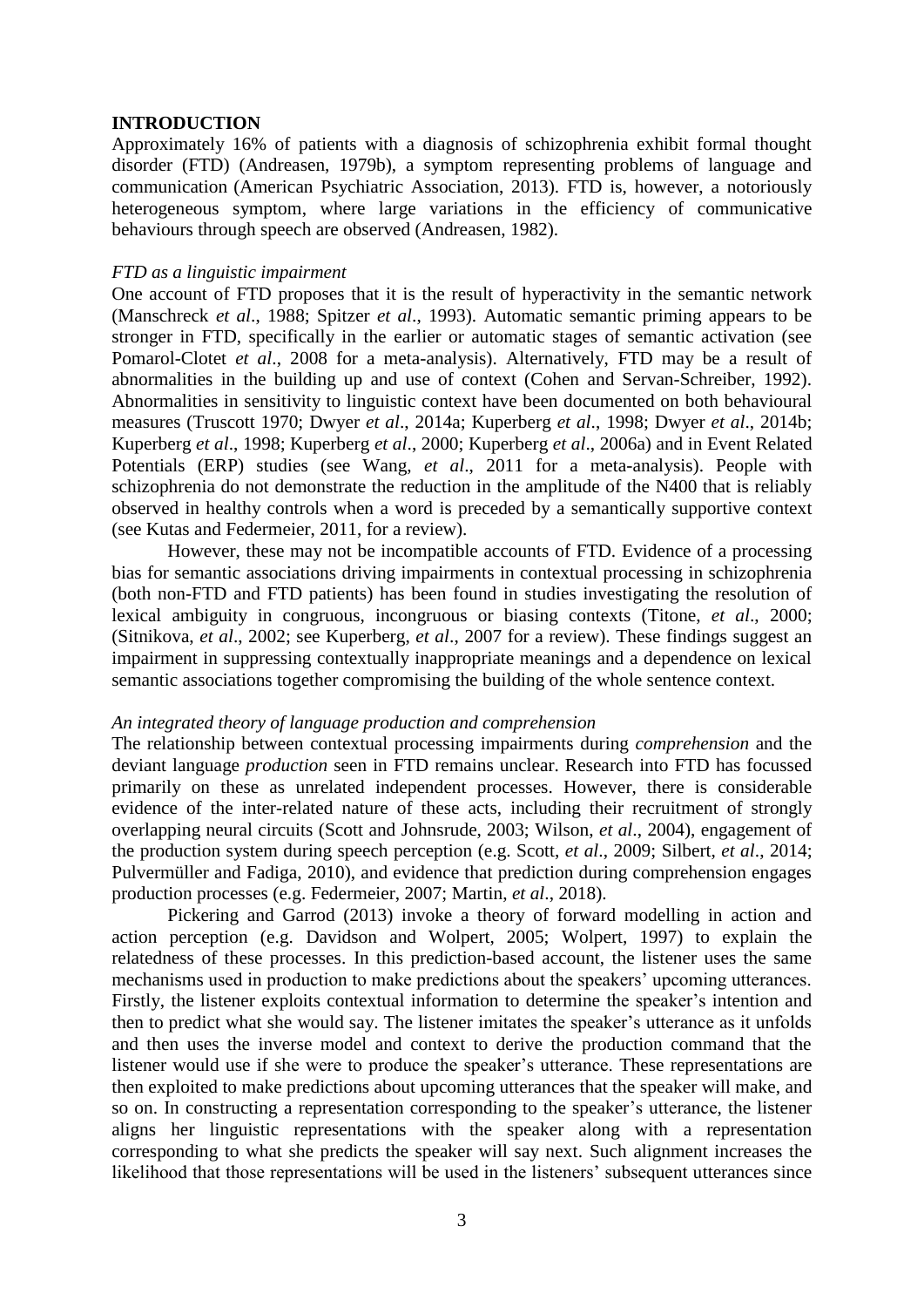it is more efficient to re-employ previously activated elements. If the speaker and the listener are successful, they will produce similar predictions about the speaker's upcoming utterance, leading to well-coordinated communication. Thus, alignment is facilitated by emulation and prediction during comprehension using the production system (Garrod & Pickering, 2013). This mirroring is widely observed in dialogue at various levels of structure (See Pickering and Garrod 2013 for an overview).

An imbalance in the mechanisms involved in the building of whole sentence context would be expected to result in poverty of alignment in patients' output. We carried out a study of alignment in FTD, non-FTD patients' and healthy controls' contributions in dialogue. We hypothesized that the FTD group would produce poor alignment, demonstrating failure to utilise the available linguistic context and update their interpretation of the discussion via the production system.

### *Theory of mind in schizophrenia*

Theory of Mind (ToM) is the capacity to attribute and understand others' mental states. Impairment of ToM is a consistent finding within schizophrenia research (see Sprong, *et al*., 2007 for a meta-analysis and Brüne, 2005; Harrington, *et al*., 2005a,b for systematic reviews) at both the level of a 'state' and 'trait' (see Bora, *et al*., 2009; Bora and Pantelis, 2013 for meta-analyses). Psychotic speech may reflect a specific problem of ToM (Frith, 1992; Hardy-Bayle, 1994). Impoverished contextual processing could also impair the ability to collate the contextual information necessary to build up an interpretation of the interlocutor's mental state (Schenkel, *et al*., 2005).

The only study of alignment in schizophrenia to date found evidence of preserved alignment in FTD in the presence of impaired ToM (Stewart, *et al*., 2008). These authors proposed that alignment facilitates patients' successful conversation, obviating intensive modelling of the interlocutor's mental state. Yet, studies analysing ToM *in dialogue* have demonstrated preserved ToM abilities in schizophrenia (Stewart, *et al*., 2009; McCabe, *et al*., 2004). The inconsistency in findings across ToM studies could be attributed to a difference between explicit reasoning skills and implicit skills required in dialogue (Frith, 2004). Explicit reasoning skills as measured by traditional ToM tasks require processing complex sentential structure (e.g. *Mary thinks that Billy thinks that…)* (De Villars, 2005). Problematic is that explicit reasoning places demands upon a range of executive functions known to be impaired in schizophrenia, e.g. working memory, sustained attention and sequencing (e.g. Docherty and Gordinier, 1999; Doherty, 2005; Lee and Park, 2005),which have been found to be strongly associated with FTD (Kerns and Berenbaum, 2002).

We compared patients' ToM performance on a traditional ToM task and in natural dialogue. We hypothesised that FTD patients would show a relative decrement in ToM in natural dialogue as a result of contextual processing problems. We further hypothesised this would result in a correlation between poverty of alignment and ToM performance.

#### **METHODS**

## *Participants*

Forty-three patients with a diagnosis of schizophrenia (DSM-IV; American Psychiatric Association, 1994) were recruited from inpatient wards in London and Cambridge. All clinical participants were chronic patients who were stable on typical and atypical antipsychotic medication. Twenty-one healthy controls were recruited from a local Job Centre, and from non-academic posts at University College London. Inclusion criteria for all participants were: age between 18 and 65 years, no self-reported history of brain injury, substance abuse, or neurological illness, and native speaker level of English. Informed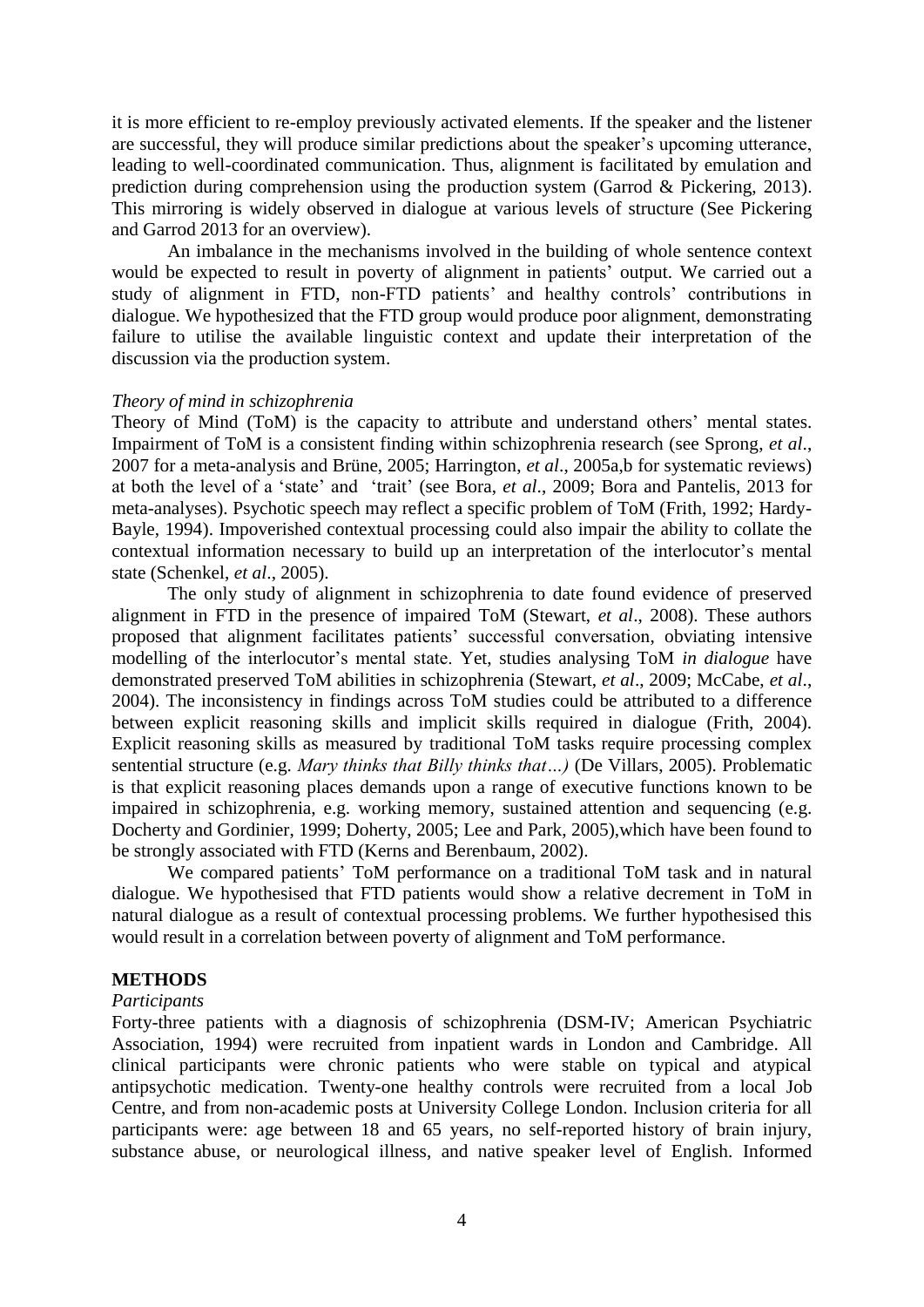consent was obtained from all participants. The study was approved by the relevant clinical research ethical committees (Ref: 06/Q0706/86).

The Scale for Assessment of Positive Symptoms (SAPS; Andreasen, 1984) was administered to clinical participants. Recordings from SAPS interviews were used to derive a positive FTD score with the version of Andreasen's Thought Language and COmmunication (TLC) scale in the Comprehensive Assessment of Symptoms and History (CASH; Andreasen *et al*., 1992). Description of tests and the procedure used to calculate FTD scores are in the supplementary materials. The two patient groups did not differ on global scores for delusions or hallucinations (see Table 1).

The three groups differed in terms of current and pre-morbid IQ, and working memory function. The two patient groups only differed on premorbid IQ, and all other differences were between the patients and healthy controls. Description of tests used to calculate the various variables are in the supplementary material 1. Participants' demographic and clinical characteristics are presented in Table 1.

## - INSERT TABLE 1 HERE -

## *Materials and procedures*

## *Alignment in dialogue (the maze task).*

Garrod and Anderson's (1987) maze game was reproduced with permission (see Garrod and Anderson (1987) for a full description of the task). An illustration of the maze can be found in the supplementary material 2. In this study the experimenter (K.D.) and participant were each seated in front of a laptop displaying a maze configuration. Each player had different starting points and different destinations. The aim of the task was for each player to get to their destination by taking turns to move through the maze one box at a time. Each maze had locked gates, which were controlled by the other player. This required cooperation between the two players. Previous studies have shown that players achieve this by aligning in their descriptions of the mazes (Garrod and Andersen, 1987; Garrod and Doherty, 1994; Garrod and Clark, 1993).

Each participant played 3 x 10 minute games against the experimenter. Unbeknownst to the participants, the experimenter used a confederate script technique to ensure consistent descriptions of the maze were provided to participants across the three groups. The experimenter provided location descriptions if requested by the participant, or when cooperating with the participant to negotiate unlocking gates. The experimenter requested the participant's location if the participant requested her cooperation, or if the experimenter required assistance because she was otherwise unable to move. The dialogue between the two players was recorded to allow for scoring of alignment.

#### INSERT FIGURE 1 HERE

#### *Syntactic alignment.*

This syntactic priming task was adapted from Branigan, Pickering and Cleland (2000) with permission. The task comprised 12 experimental items cards and 36 filler cards. Each card depicted a scene involving a finite set of recurring characters e.g. *doctor, cowboy,* as agents performing an action towards either an inanimate object or another character (see supplementary material 3). The naïve participant and the confederate each had two sets of cards; a description set, and a duplicate of their partner's description set. Both the experimenter and the participant took it in turns to describe their pictures, while the other matched the picture that was being described from a further set of cards arranged on the table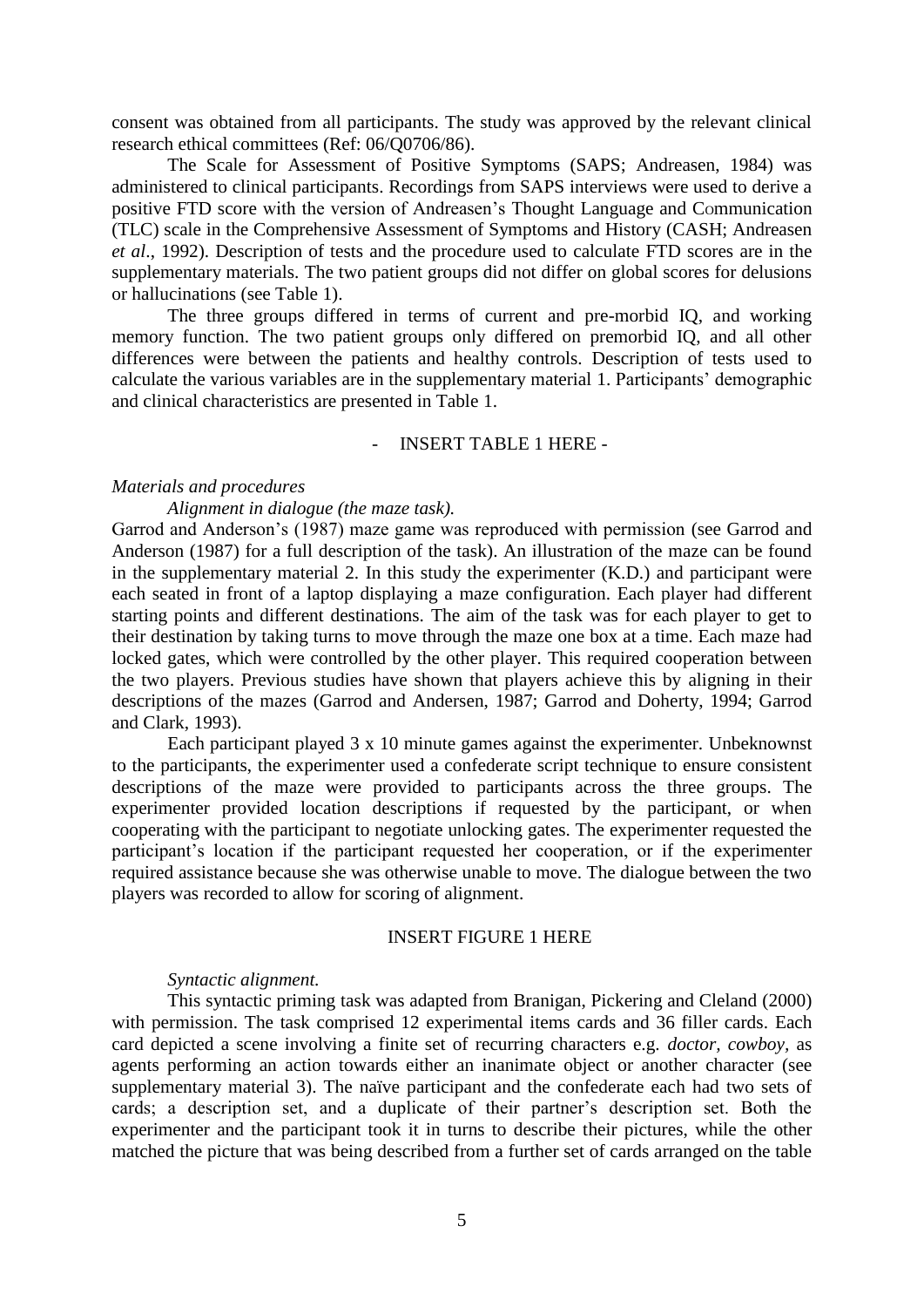in an 8 x 6 grid formation. Participants were asked to provide a description of their illustrations using the verb indicated on the bottom of the card.

Each experimental item consisted of a pair of picture cards (the card prime described by the experimenter and the participant's experimental card). Each of the experimental items cards was a ditransitive verb (e.g. *The cowboy handing the ballerina a cake*) and involved an agent, patient and beneficiary. These cards depicted the ditransitive verbs*<sup>1</sup> give, hand, offer, sell, show* and *throw* a total of twice. These pictures could be described according to two possible word order rules in English depending on the order of the complements following the verb, e.g. '*the soldier gave [the ballerinaNP] [a gunNP]'* or '*the soldier gave [a gunNP] [to the ballerinaPP]'*. The filler cards depicted 18 transitive verbs a total of twice each. The target verb was printed on the bottom of each card.

The participants were unaware that the confederate had a script of descriptions for the prime cards. The confederate's prime preceded the participant's prime card for each of the 12 experimental cards. There were two different orders of cards, according to the structure of the complements described by the experimenter (i.e. *[the ballerinaNP] [a gunNP]'* or '*[a gunNP] [to the ballerinaPP]'*. These were counterbalanced across participants. While the verbs on the prime cards and the target cards differed, they were always ditransitive verbs. This is because we were interested in the syntactic structure that the participants' would use in their descriptions of target items. We calculated the number of times the participants' description of the ditransitive target consisted of the same syntactic structure (i.e. either NP,NP or NP,PP after the verb) as that used by the experimenter in her immediate preceding turn describing the ditransitive prime.

#### *Theory of mind in dialogue.*

Participants were interviewed after each of the 3 maze games to elicit a speech sample of their reflections of their own and the experimenter's thinking during participation in the task. Interviews consisted of questions about their views on both players' performance during the maze game, e.g. *"Did we make any mistakes?",* "*Do you think I understood what you were trying to do to?"* To seek participants' full justification for their answers, responses were probed further with scripted WH-questions (*who, what, where, why, which*) (e.g. "*What mistakes did we make?", "What was I trying to do?").* All interviews were recorded and later transcribed verbatim for analysis (see supplementary material 4 for examples illustrating how these were scored).

#### *Theory of mind stories.*

1

A set of 6 stories (Frith and Corcoran, 1996) was used to assess ToM ability involving explicit reasoning skills assessed in a traditional ToM task. These stories contained first- and second-order deception questions and the other three contained first and second-order false belief questions. Stories were read aloud to participants, who were also shown cartoons simultaneously to facilitate comprehension. After each story, participants were asked one memory/reality question (concerning an event in the story) and one question that depended on the ability to infer the mental state of one of the characters. The memory control question is not a measure of ToM, but serves as a control for understanding and memory of the story, from which the participant makes a ToM judgment. Each question type occurred three times across the six stories, making a total of 12 questions across the four types.

<sup>&</sup>lt;sup>1</sup> Verbs which take an Indirect Object and a Direct Object are known as ditransitive verbs. Intransitive verbs take only a direct object after the verb.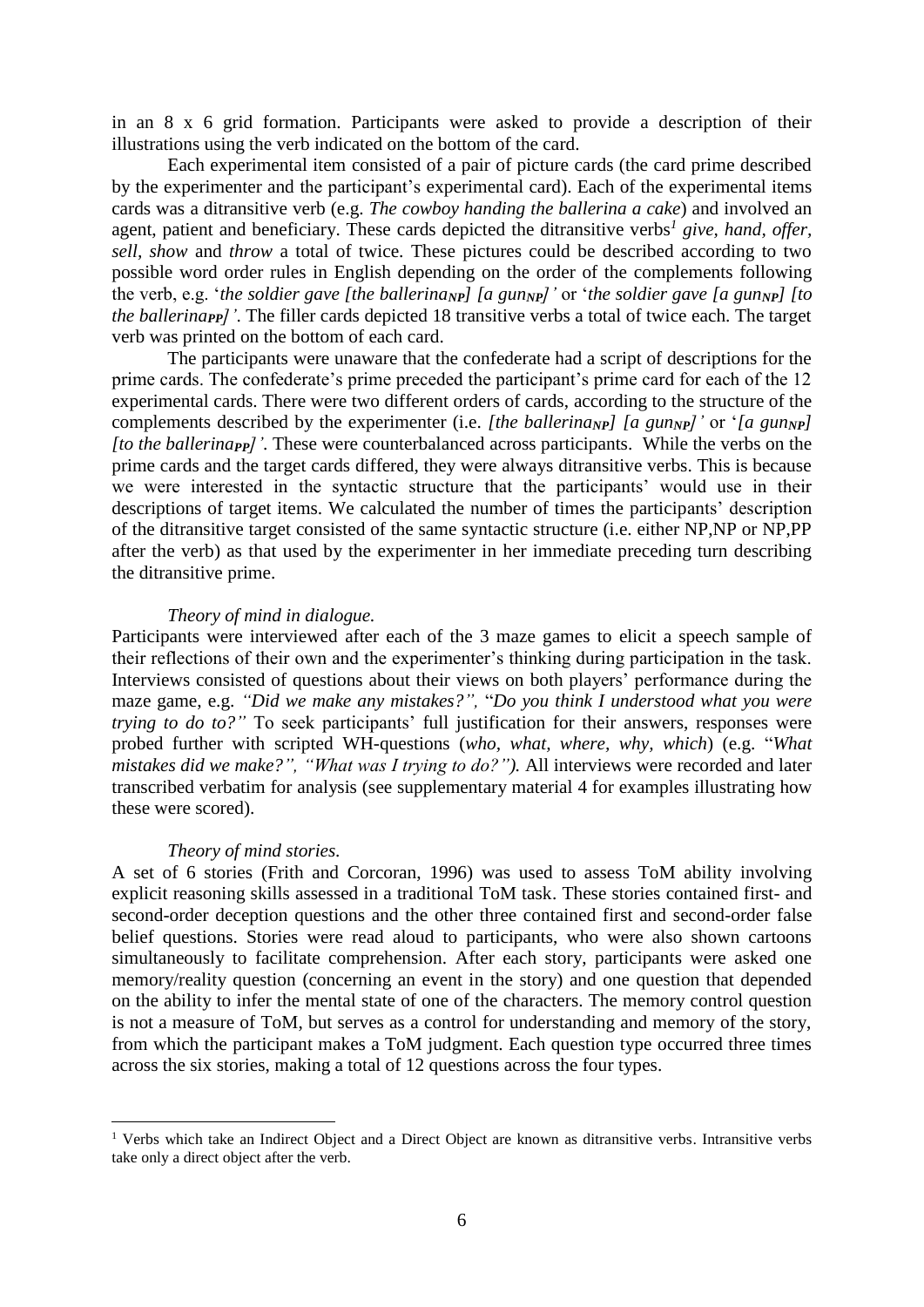#### *Scoring*

## *Alignment in dialogue (maze task).*

A full description of the system of measuring alignment is reported elsewhere (Garrod and Doherty, 1994) plus a discussion in the supplementary material 5. In brief, there was a total of 6 description types: Path, matrix, line, figural, comment, goal, and non-descriptions. Alignment was scored as the degree that the participants' descriptions were influenced by the experimenters' descriptions in the previous exchange *n-1* (see Garrod and Clark, 1993). We calculated the number of participants' descriptions in each dialogue that matched that of the experimenter's preceding description in the same game. This number was then divided by the total number of transitions in the game where the experimenter had provided a preceding description to create an alignment score as a percentage.

Due to the relatively low number of comments, non-description and goal type descriptions, scores for these were collapsed into one category labelled 'other'. A Kruskal-Wallis test showed no significant difference in the mean number of each description type across the three mazes provided by the experimenter for each group; path  $(H(2)=4.29)$ , *p*=0.12), line (*H*(2)=0.87, *p*=0.65), figure (*H*(2)=3.86, *p*=0.15), matrix (*H*(2)=1.04, *p*=0.6), and other  $(H(2)=0.9, p=0.64)$ . A one-way ANOVA revealed there was no significance difference between the groups' mean total recording times  $(F(2,63)=3.55, p=0.13)$ .

## - INSERT TABLE 2 HERE -

## *Theory of mind in dialogue.*

Transcripts were analysed for evidence of ToM through patients' demonstration of representation of their own or others mental states either spontaneously or in response to a question (McCabe *et al*., 2004). Interviews were coded by 2 raters, one blind to group membership. Responses from participants that simply provided yes/no answers were not counted as evidence of ToM unless justification was provided. The number of references to own and other's beliefs used by participants, was measured according to lexical indices of ToM e.g. *'think', 'believe', 'want', 'try', 'aim', realise'* (Stewart et al., 2009).

Inter-rater reliability between the two scorers on 15 interview scripts showed almost perfect agreement for reference to own beliefs (Intra-class correlations (ICC): 0.99) and for reference to others' beliefs (ICC=0.99).

#### **Analyses**

Due to differences between the two patient groups on the NART (pre-morbid IQ), scores for this measure were entered as covariates in all analyses, as a sensitive and conservative strategy. Because a working memory deficit is well established to be a core feature of schizophrenia (see Lee and Park, 2005 for a meta-analysis), and is found to be strongly correlated with both language comprehension (Bagner et al., 2003) and language production deficits (Cohenet al., 1999; Docherty et al., 1996), scaled scores for Letter Number Sequencing span (working memory), arguably the strongest measure of working memory, were also entered on all analyses.

To test for differences on degree of alignment in the maze tasks, a 3 (group: FTD vs. non-FTD vs. healthy control) x 3 (maze: 3 levels) ANCOVA was carried out. The dependent variable (DV) was the total score on alignment for each of the three mazes. In the syntactic alignment task, only first responses that contained target verbs were included. Data were entered into a 3 (group: FTD, non-FTD, HC) x 2 (word order: Direct Object, Indirect Object vs. Indirect Object, Direct Object) ANCOVA, with syntactic alignment scores as the DV. To test for performance on the traditional ToM task, two separate two-way ANCOVAs for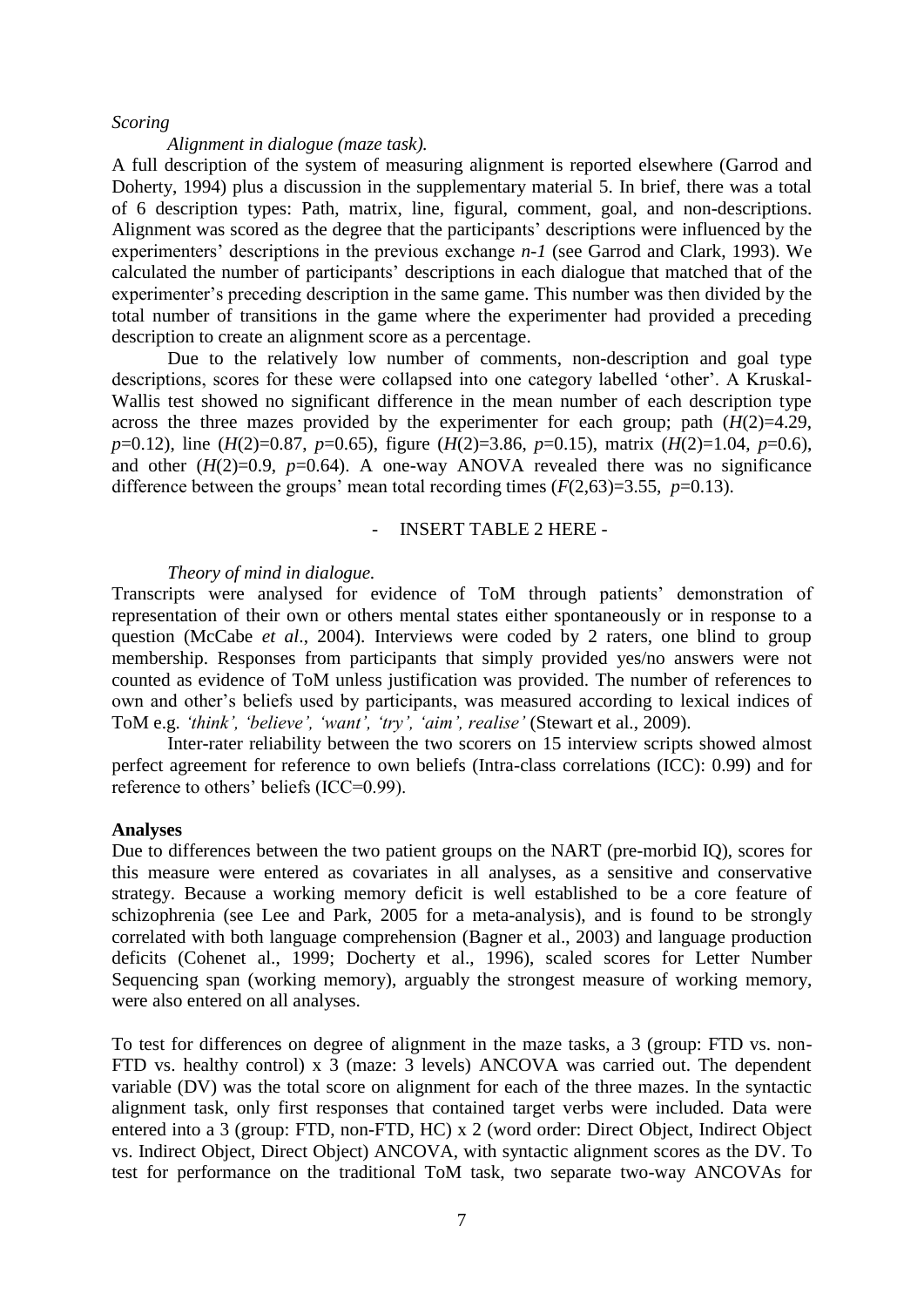deception and false belief mentalising with group as the between-participant factor and order as the within-participant factor were carried out with scores from the memory question and NART entered as covariates. To test for differences on ToM performance in the interviews, a 3 (group) x 2 (own belief vs. experimenter's belief) ANCOVA was carried out. The DV was total score on references to own and other's beliefs indicating ToM. Individual group differences were investigated using LSD post-hoc tests. To test for the relationship between alignment and ToM, Pearson's correlations were calculated between total alignment scores (separately for the maze and syntax tasks) and ToM scores on own, and others', beliefs, and on ToM stories, within each group separately.

# **RESULTS**

# *Alignment*

*Alignment in dialogue (the maze task).* 

A one-way ANOVA revealed that there was a significant group difference on participants' success on the maze task as measured by the number of successful attempts at reaching their destination  $(F(2,61)=4.4, p < 0.05)$ . LSD post hoc analysis showed that there was no difference in success rates between the two patient groups ( $p=0.6$ ), but both FTD and non-FTD patients were less successful at task completion than healthy controls (FTD: *p*<0.01; non-FTD: *p*<0.05). Pearson's correlations showed there was a significant relationship between task success and degree of alignment in the FTD group  $(r=0.45, p<0.05)$ , but not in either the non-FTD group or the healthy controls  $(r=0.08, p=0.73)$  and  $(r=-0.35, p=0.12)$ respectively.

In the alignment analysis, as predicted, a main effect of group  $(F(2,59)=19.33)$ , *p*<0.001) was found (see figure 2). LSD post-hoc analysis revealed significant differences in all comparisons: the FTD group produced less alignment than both the non-FTD group  $(p<0.01)$  and the healthy controls  $(p<0.001)$ , while the non-FTD group also produced less alignment than healthy controls ( $p<0.01$ ). There was no main effect of maze ( $F(2,118)=0.11$ ,  $p=0.90$ ) or interaction between maze and group ( $F(4,118)=0.46$ ,  $p=0.76$ ). There was no effect of working memory (*F*(1,59)=0.88, *p*=0.35) or NART pre-morbid IQ (*F*(1,59)=0.84, *p*=0.36).

Cohen's *d* between-participant effect sizes demonstrated that on the degree of alignment, there were medium effect sizes between the FTD and non-FTD group (*d*=0.91) and the non-FTD group and healthy controls (*d*=1.06), and a very large effect size between the FTD group and healthy controls (*d*=2.25).

#### *Syntactic alignment.*

As predicted, the two-way ANCOVA for the syntactic alignment task revealed a main effect of group  $(F(2,59)=4.38, p \le 0.05)$  (see figure 1). LSD post hoc tests revealed a significant difference between the FTD group and healthy controls  $(p<0.01)$  with the FTD patients showing less alignment. The difference between the FTD group and non-FTD group was not significant ( $p=0.1$ ) and there was no significant difference between the non-FTD patients and healthy controls ( $p<0.16$ ). There was a trend for an effect of word order ( $F(1,59)=3.67$ ,  $p=0.06$ ), but no interaction between word order and group  $(F(2,59)=0.84, p=0.44)$ . There was an effect of working memory  $(F(2,59)=8.7, p<0.01)$ , but no effect of NART  $(F(2,59)=0.6,$ *p*=0.46).

- INSERT FIGURE 2 HERE -

- INSERT FIGURE 3 HERE -

*Theory of mind tasks Theory of mind in dialogue*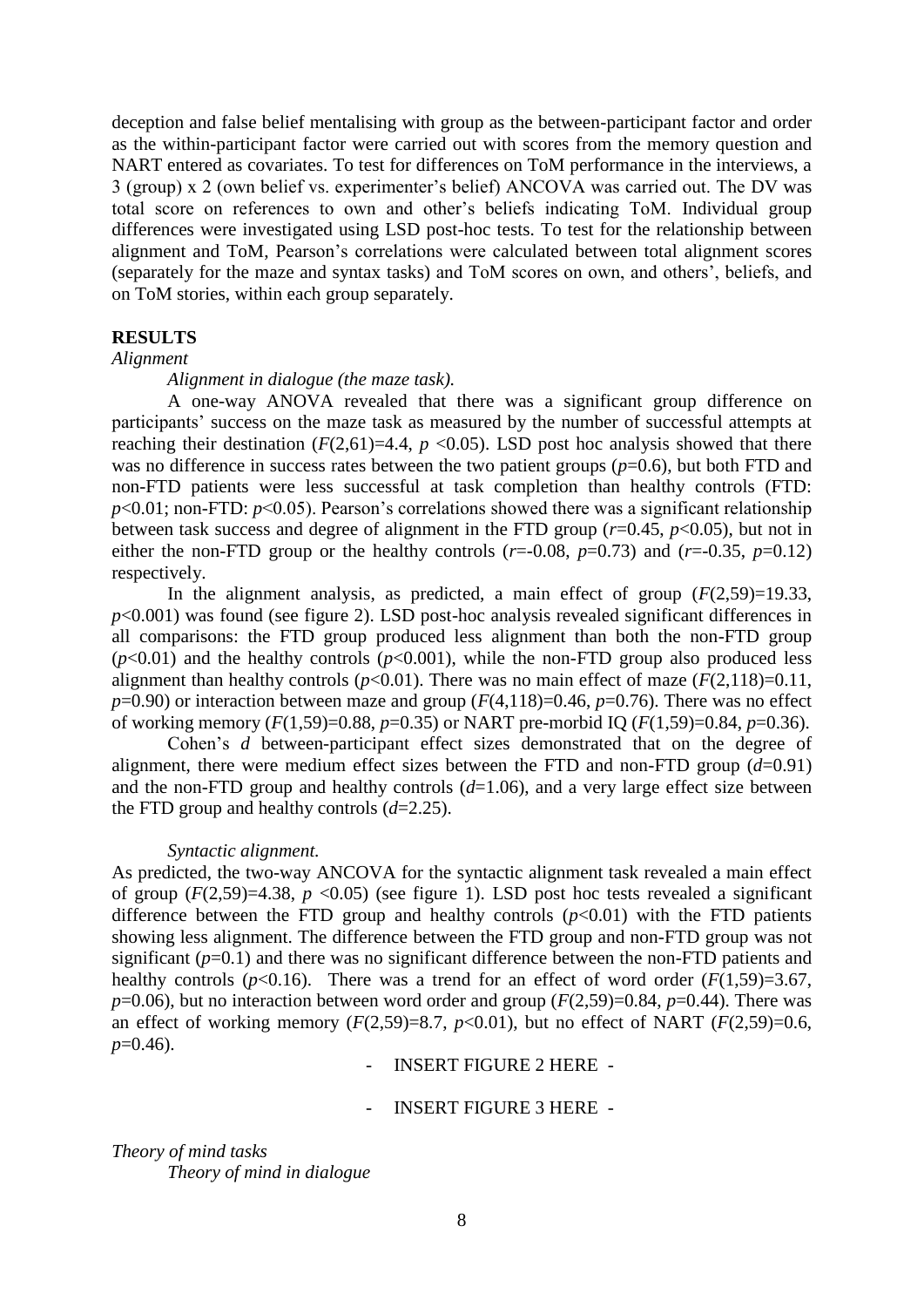One-way ANOVAs revealed no significant differences between the groups' mean total recording times ( $F(2,61)=0.01$ ,  $p=0.99$ ) or mean number of utterances ( $F(2,61)=0.42$   $p=0.66$ ). As predicted, the 2-way ANCOVA revealed a main effect of group  $(F(2,59)=4.48, p<0.05)$ on overall ToM scores, but there was no effect of own vs experimenter belief reference  $(F(1,59)=1.93, p=0.17)$  (see figure 3). Post-hoc LSD tests showed that the healthy controls produced more belief references than the FTD group  $(p<0.01)$ , and, at trend level, than the non-FTD group ( $p=0.06$ ). Unexpectedly, there was no significant difference between the two patient groups  $(p=0.24)$ . There was no interaction between belief reference and group (*F*(2,59)=1.17, *p*=0.32). There were no effects of working memory (*F*(1,59)=2.34, *p*=0.13) or pre-morbid IQ  $(F(1,59)=0.24, p=0.63)$ . Pearson's correlations showed there was no significant relationship between task success and degree of ToM in any of the three groups (FTD: *r*=0.01, *p*=0.96; non-FTD: *r*=0.18, *p*=0.42; healthy controls: *r*=-0.18, *p*=0.42).

#### (INSERT FIGURE 4 HERE)

#### *Theory of mind stories*

A one-way ANOVA revealed a group difference on the memory control task (*F*(2,61)=4.4,  $p<0.01$ ). Tukey's LSD post hoc tests revealed no significant difference between the two patient groups ( $p=0.6$ ), who both scored lower than the healthy controls (FTD:  $p<0.01$ ; non-FTD group: *p*=0.03).

For deception questions, there was a significant main effect of group  $(F(2,59)=7.65)$ ,  $p=0.001$ ) while there was no effect of memory questions  $(F(1,59)=0.33, p=0.57)$  and no effect of IQ  $(F(1,59)=0.03, p=0.86)$ . LSD post hoc analysis revealed that the FTD group produced fewer accurate responses than both the non-FTD group  $(p<0.05)$  and healthy controls ( $p$ <0.001), as did the non-FTD compared to the healthy controls ( $p$ <0.05). There was no effect of order  $(F(1,59)=0.13, p=0.72)$  and no interaction between order and group (*F*(2,59)=1.13, *p*=0.33).

In the false belief stories there was again a main effect of group  $(F(2,59)=13.02,$  $p<0.001$ ) and a significant main effect of the memory questions ( $F(1,59)=7.16$ ,  $p=0.01$ ) but no effect of (pre-morbid) IQ (*F*(1, 59)=2.34, *p*=0.13). LSD post hoc analysis revealed that the FTD group performed worse than both the non-FTD group  $(p<0.05)$  and healthy controls  $(p<0.001)$ , as did the non-FTD group compared to the healthy controls  $(p<0.01)$ . There was no main effect of order  $(F(1,59)=0.04, p=0.85)$  or interaction between order and group (*F*(2,59)=1.12, *p*=0.33).

### *Relationship between alignment and theory of mind*

In the FTD group, there were significant relationships between alignment in dialogue and both own beliefs ( $r=0.48$ ,  $p<0.05$ ) and experimenter's belief ( $r=0.44$ ,  $p<0.05$ ) utterances on the maze task, and in the healthy control group for alignment and own belief  $(r=0.45,$  $p<0.05$ ). No other significant correlations for total alignment scores (separately for the maze and syntax tasks) and ToM (separately for dialogue or stories) were found. All correlations are shown in Table 2.

### **DISCUSSION**

## **Alignment**

As predicted, we found that FTD patients, compared to both healthy controls and non-FTD patients, displayed significantly less alignment with a conversational partner on a common lexical and semantic system in their dialogic contributions, and lower level syntactic alignment than healthy controls. Differences across groups were independent of pre-morbid IQ and there was no effect of working memory, apart from on the syntactic alignment task.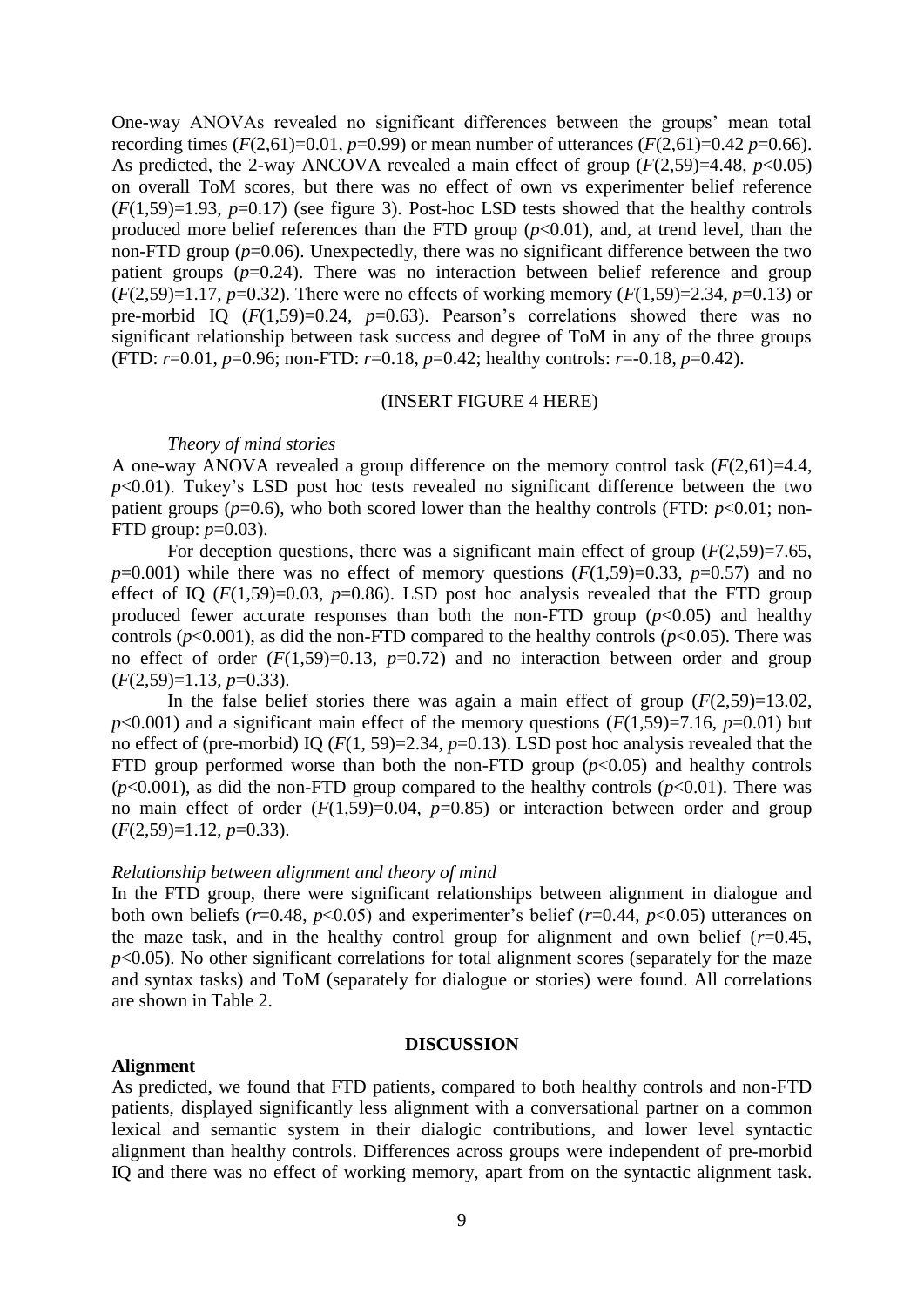Referential communication impairments are correlated with poor performance on specific neuropsychological measures, including working memory (Docherty and Gordinier, 1999; Doherty, 2005) and thus the distinction here may represent differing working memory demands for the two tasks.

Poverty of alignment observed in both patient groups relative to the healthy control group can be explained as a failure to utilise the available linguistic context and update their own interpretation of the evolving discussion via the production system. This would impoverish the ability to make predictions about upcoming structures, as observed in ERP studies of contextual processing in schizophrenia (Wang *et al*., 2011). Moreover, the healthy listener's employment of the production system in comprehension suggests a disruption in underlying mechanisms for both input and output processes in FTD.

While the non-FTD patients also showed a decrement in producing a shared semantic and conceptual representation of the maze in comparison to the healthy controls, they did not show reduced syntactic alignment. It thus seems unlikely that poverty in alignment at lower levels failing to percolate up to the situational models can account for the reduced alignment in non-FTD patients in interactive dialogue.

The non-FTD group's reduced alignment in dialogue relative to healthy controls may reveal subtle weaknesses in the mechanisms underpinning alignment in schizophrenia, which are more prominent in FTD. This would support the idea of a continuum of context processing deficits in schizophrenia (Kuperberg *et al*., 2010; Tan and Rossell, 2015). Problems of priming at low levels of activation in schizophrenia (see Doughty and Done, [2009](http://journals.cambridge.org/action/displayFulltext?type=6&fid=9985622&jid=INS&volumeId=21&issueId=08&aid=9985621&bodyId=&membershipNumber=&societyETOCSession=&fulltextType=RA&fileId=S1355617715000648#ref19) for a review), may create a tipping point for the manifestation of clinical FTD in the context of an imbalance between algorithmic and semantic associative streams of processing (Kuperberg, *et al*., 2010).

Poor alignment found here may result from difficulty in creating an efference copy that feeds into the forward production model. This would result in difficulty in generating predictions, as observed in schizophrenia (Wang *et al*., 2011), and in processing new input as it unfolds (Kuperberg and Jaeger, 2015). Alternatively, a problem of monitoring the current utterance and the predicted utterance percept would be consistent with the suggestion that underlying schizophrenia is a failure to monitor one's own representations (Frith, 1992), and more specifically, of FTD as a failure in self- or error-monitoring (McGrath *et al*. 1997; Laws *et al*. 1999; Kircher and David, 2003).

These findings are also consistent with the proposal of FTD as a breakdown in generative circuitry within a hierarchical generative framework of language processing (Brown and Kuperberg, 2016). These authors argue that a tendency to discount the precision of predictions prior to encountering *bottom up* information leads to an overweighting of prediction error along with an over-dependence on bottom-up activity, resulting in an overreliance on semantic associations to establish the global structure. This would result in reduced alignment as patients' activation of a much broader set of semantic neighbours when new input is encountered.

## **Theory of Mind: main findings**

Our second hypothesis was that FTD patients would display reduced implicit ToM in online communication relative to non-FTD patients and healthy controls. Both patient groups demonstrated a decrement in performance on ToM in dialogue relative to healthy controls but the difference between the two patient groups did not reach significance. Neither clinical group demonstrated an absence of ToM reasoning in dialogue but they did demonstrate a relative impairment (see also Stewart *et al*., 2009; Langdon et al., 1997; Russell *et al*., 2006). In traditional ToM tasks however FTD patients showed significantly poorer performance than the other two groups. The main finding here is that, as predicted, FTD patients display both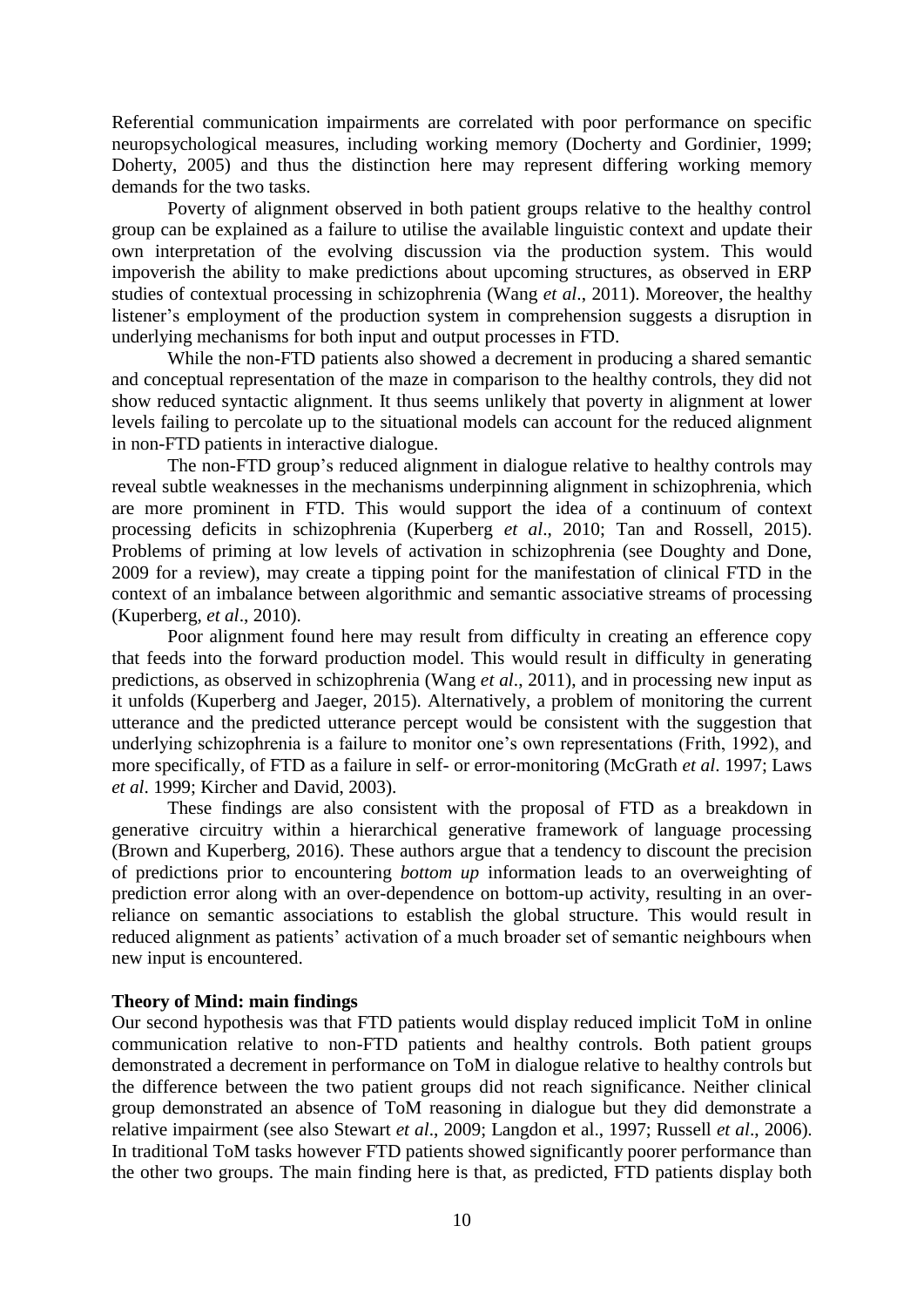impoverished explicit and implicit ToM performance, while the non-FTD group displayed more impoverished ToM in dialogue only.

Importantly the two tasks test distinct skills. It is plausible that impoverished contextual processing could impact on FTD patients' ToM abilities in dialogue specifically. An inability to collate the contextual information necessary to build up an interpretation of the mental states of others (Schenkel, Spaulding & Silverstein, 2005) may create difficulty in exploiting linguistic context to construct a representation corresponding to what the speaker has said. This in turn may impoverish alignment with the speaker and cause difficulty with tailoring communication appropriately to the listener in dialogue.

## **Theory of Mind and Alignment**

As predicted, a correlation between alignment and ToM in dialogue was robust in the FTD group, but not in the non-FTD group, and was only evident for own beliefs in the healthy control group. This finding supports the hypothesis that reduced alignment representing problems of contextual processing has implications for mentalising. Failure to align linguistic representations to converge on a common situation model might create a decrement in the contextual scaffolding that facilitates establishing the interlocuter's mental state in dialogue. There was no correlation between ToM as measured by traditional tasks or between syntactic alignment and either measure of ToM, potentially reflecting a distinction of mediated and unmediated alignment.

Mediated accounts conceptualize alignment as a more strategic process, whereby imitation in conversation is deployed to facilitate communicative success. In contrast to syntactic alignment, lexical and semantic alignment observed in the maze task, might be supported by additional communicative strategies, i.e. beliefs about the audience. Additionally, the FTD group's performance on ToM in dialogue correlated with alignment in dialogue but not with syntactic alignment. Collectively, this suggests that both measures of performance in dialogue might capture a more conscious element or 'communicative design'. However, a more mediated role might be expected to be related with working memory abilities (Kaschak & Glenberg, 2004), widely reported to be impaired in schizophrenia (Lee and Park, 2005), yet there was no effect of working memory in either the alignment in dialogue task or in the ToM in dialogue task.

This pattern of processing in alignment and ToM in FTD might indicate a more generalised impairment of contextual processing underlying schizophrenia (Cohen and Servan-Schreiber, 1992). This relationship between abnormalities of alignment and ToM can also be captured within the hierarchical generative framework (Kuperberg and Jaeger, 2015). A failure to take the listener's feedback into account may, to a large extent, also be implicated in abnormal monitoring at other levels of the system in FTD (e.g. Cohen, 1976; 1989; MacGrath, 1991). Impaired monitoring of feedback and detection of miscommunication, could at least contribute to the failure of communication that characterizes thought disorder.

# **Limitations**

The researcher's role meant that the dialogue in the task did not allow entirely natural alignment with the participants. For the purpose of achieving experimental control, it was however important to use similar input across the three groups. This study has used a categorical approach, distinguishing between patients with and without FTD, rather than treating FTD as a continuous variable preferred by some researchers. As a strength, we recruited a sufficient number of FTD patients with well-matched non-FTD patients and ensured thorough clinical and cognitive assessment; moreover, only patients with marked or severe FTD were included in the final analysis, which offsets the relatively small sample size.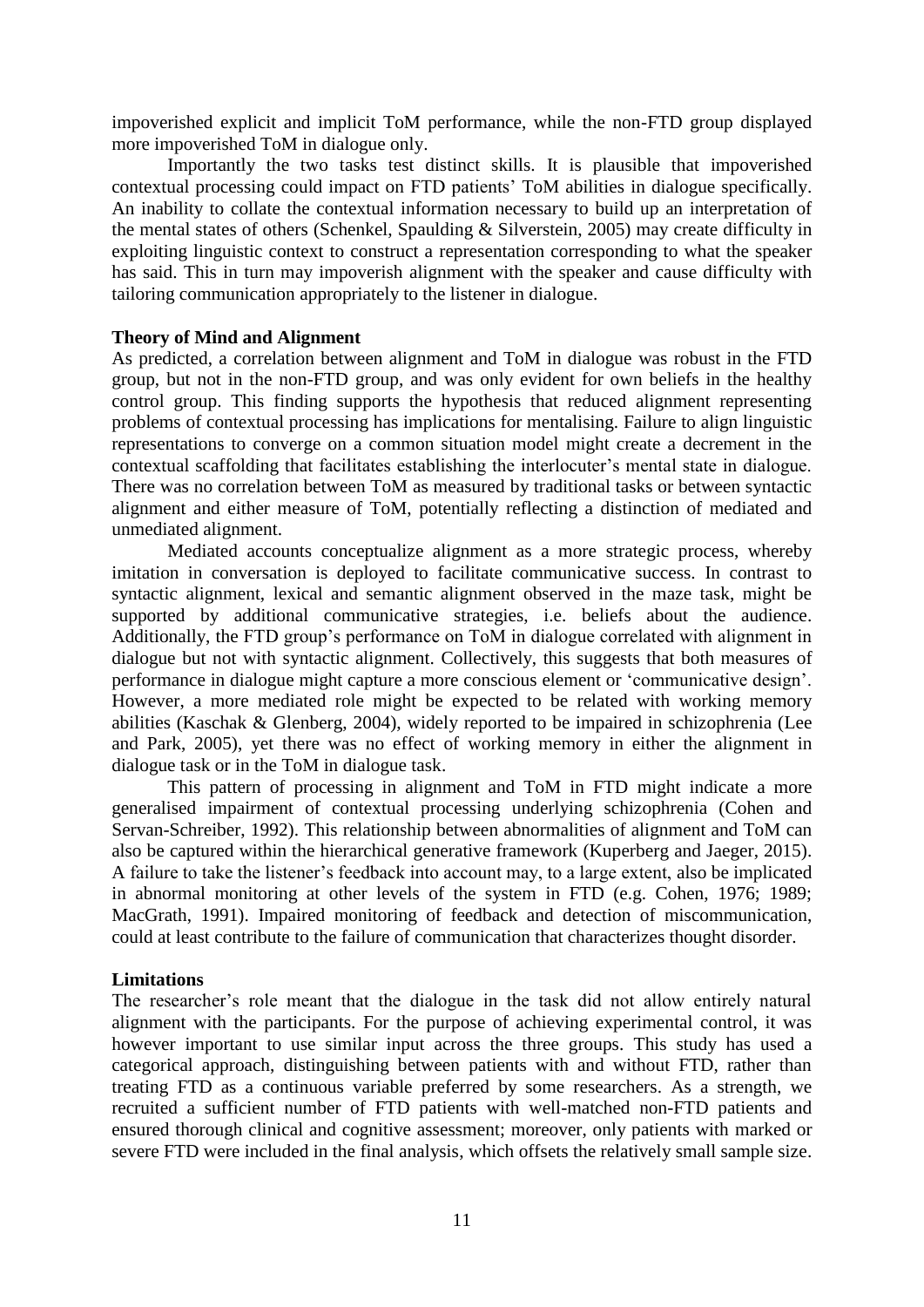As a consequence however, it was not possible to match all participants on all estimates of IQ.

# **Conclusion**

This is the first study to investigate contextual processing in FTD in dialogic interactions. The findings (the key tasks show a decrement in performance) show that a decrement in sensitivity to contextual influences may underlie patients' disruption in spontaneous speech, given that mechanisms of alignment in dialogue are underpinned by the production system (although patient groups performed similarly on syntactic alignment). The non-FTD group's relative impairment supports the continuum view of language functioning in schizophrenia. The association between ToM and alignment performance in FTD may indicate a more generalised deficit in integrating multiple sources of information into a contextual whole, or a consequence of failure to build up a representation of the speaker's utterance. This indicates a potential area for future work that may allow the teasing apart of these different possibilities.

# **Acknowledgments**

We thank Professor Simon Garrod and Professor Martin Pickering for providing permission to recreate the alignment tasks and Professor Rhiannon Corcoran for her permission to use the ToM stories. All authors have declared that there are no conflicts of interest in relation to this study.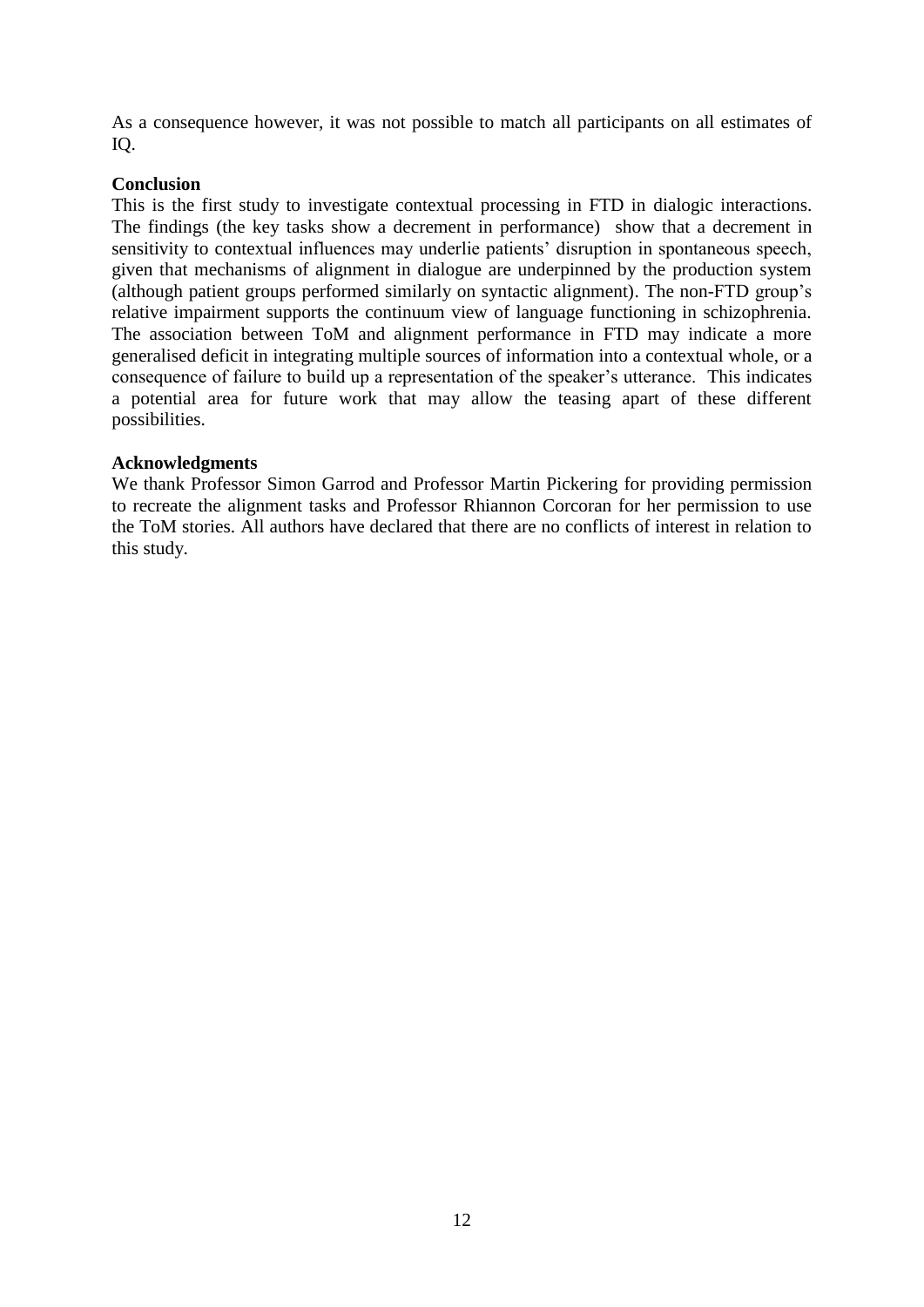## **References**

- American Psychiatric Association, (1994). *Diagnostic and statistical manual of mental disorders (4th ed).*Washington, DC.
- American Psychiatric Association, (2013). *Diagnostic and statistical manual of mental disorders (5 th ed.).* Washington, DC.
- **Andreasen NC** (1979). Thought, language and communication disorders: II. Diagnostic significance. *Archives of General Psychiatry,* **36***,* 1322-1325.
- **Andreasen NC** (1982). The Scale for the Assessment of Thought Language and Communication (TLC). *Schizophrenia Bulletin,* **12***,* 473-482.
- Andreasen NC (1984). *The Scale for the Assessment of positive Symptoms (SAPS).* Iowa City: University of Iowa.
- **Andreasen NC, Flaum M, Arndt S** (1992). The comprehensive assessment of symptoms and history. An instrument for assessing diagnosis and psychopathology, CASH. *Archives of General Psychiatry,* **49**, 615-623.
- **Bagner DM, Melinder MRD, Barch DM** (2003). Language comprehension, working memory and working memory deficits in patients with schizophrenia. *Schizophrenia Research,* **60**, 299-309.
- **Bora E, Yucel M, Pantelis C** (2009). Theory of mind impairment in schizophrenia: metaanalysis. *Schizophrenia Research*, **109**(1-3), 1-9.
- **Bora E, Pantelis C** (2013). Theory of mind impairments in first-episode psychosis, individuals at ultra-high risk for psychosis and in first-degree relatives of schizophrenia: systematic review and meta-analysis. *Schizophrenia Research*, **144**(1- 3), 31-36.
- **Branigan HP, Pickering MJ, Cleland AA** (2000). Syntactic co-ordination in dialogue. Cognition, **75**, B13–B25.
- **Brüne M** (2005). "Theory of mind" in schizophrenia: A review of the literature. *Schizophrenia Bulletin***, 31**(1),21-42.
- **Cohen JD, Servan-Schreiber D** (1992). Context, cortex, and dopamine: a connectionist approach to behaviour and biology in schizophrenia. *Psychological Review,* **99**(1),45.
- **Davidson PR, Wolpert DM** (2005). Widespread access to predictive models in the motor system: a short review. *Journal of neural engineering*, **2**(3), p.S313.
- **de Villiers PA** (2005). The role of language in theory of mind development: What deaf children tell us. In J. W. Astington, & J. Baird (Eds.), *Why language matters for theory of mind* (pp. 266–297). Oxford, United Kingdom: Oxford University Press.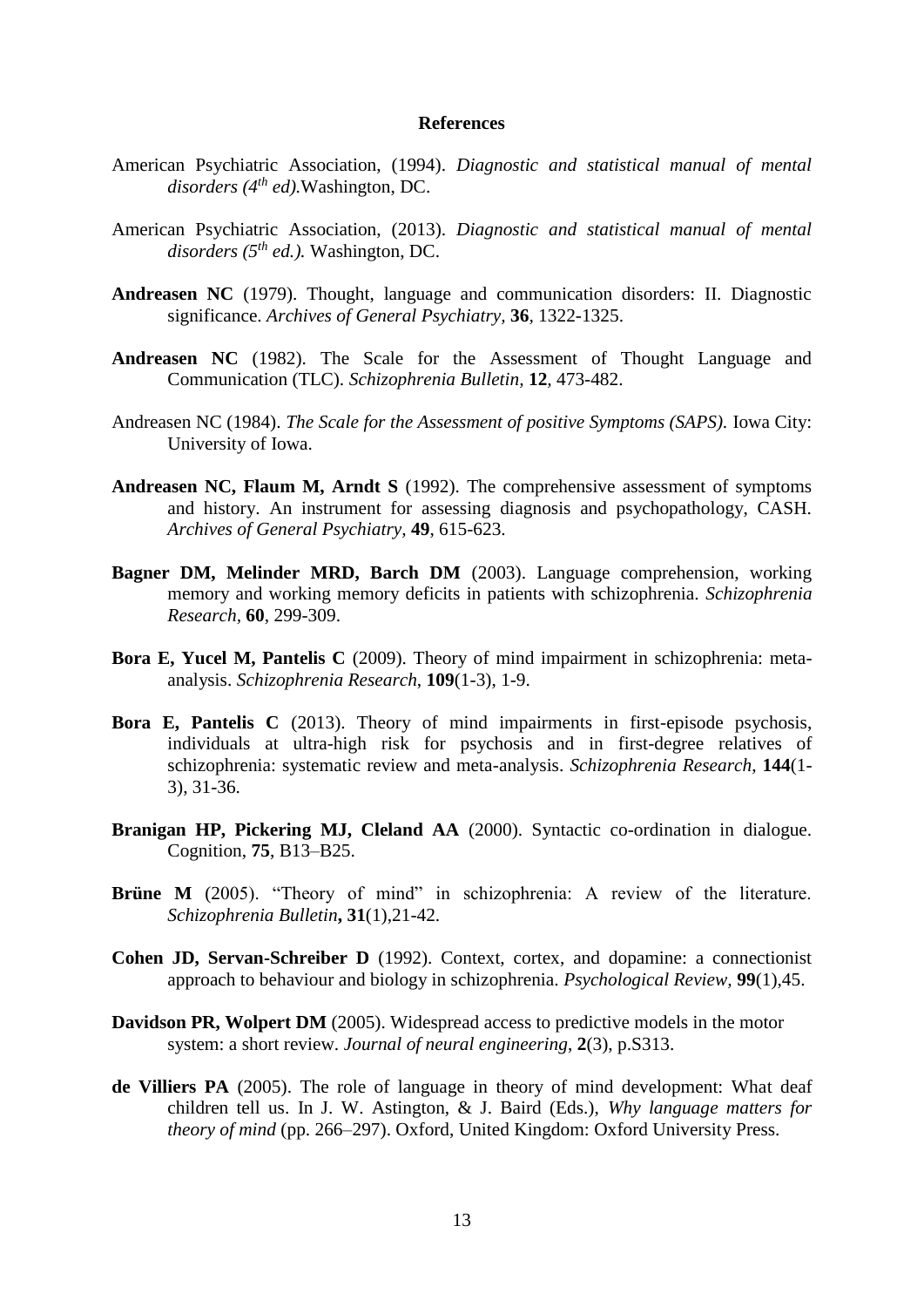- **Docherty NM, Gordinier SW** (1999). Immediate memory, attention, and communication disturbances in schizophrenia patients and their relatives. *Psychological Medicine,* **29***,* 189-197.
- **Docherty NM** (2005). Cognitive Impairment and disordered speech in schizophrenia: thought disorder, disorganisation, and communication failure perspectives. *Journal of Abnormal Psychology,* **114***,* 269-278.
- **Docherty NM, Rakfeldt J, Hawkins KA, Hoffman RE, Quinlan DM, Sledge WH** (1996). Working memory, attention, and communication disturbances in schizophrenia. *Journal of Abnormal Psychology,* **105**(2), 212-219.
- **Doughty OJ, Done DJ** (2009). Is semantic memory impaired in schizophrenia? A systematic review and meta-analysis of 91 studies. *Cognitive Neuropsychiatry*, **14**(6), 473-509.
- **Dwyer K, David A, McCarthy R, McKenna P, Peters E** (2014a). Higher-order semantic processing in formal thought disorder in schizophrenia. *Psychiatry Research,* **15***,* 216, 2,168-76.
- **Dwyer K, Peters E, McKenna P, David A, McCarthy R** (2014b). Verbatim recall in schizophrenia: a study of contextual influences. *Cognitive Neuropsychiatry,* **19**(4), 337-58:
- **Federmeier KD** (2007). Thinking ahead: The role and roots of prediction in language comprehension. *Psychophysiology*, **44**(4), 491-505.
- **Frith CD** (1992). *The Cognitive Neuropsychology of Schizophrenia*. Psychology Press.
- **Frith CD, Corcoran R** (1996). Exploring 'theory of mind' in people with schizophrenia. *Psychological Medicine,* **26***,* 521-530.
- **Garrod S, Anderson A** (1987). Saying what you mean in dialogue: A study in conceptual and semantic co-ordination. *Cognition,* **27**, 181-218.
- **Garrod S, Clark A** (1993). The development of dialogue co-ordination skills in schoolchildren. *Language and Cognitive Processes*, **8**,101–26.
- **Garrod S, Doherty G** (1994). Conversation, coordination and convention: an empirical investigation of how groups establish linguistic conventions. *Cognition,* **53***,* 181-215.
- **Hardy-Baylé MC** (1994). Organisation de l'action, phénomènes de conscience et représentation mentale de l'action chez des schizophrènes. Actualités psychiatriques, **24**(1), 9-18.
- **Harrington L, Siegert R, McClure J** (2005). Theory of mind in schizophrenia: a critical review. *Cognitive neuropsychiatry*, **10**(4), 249-286.
- **Harvey P** (1985). Reality monitoring in mania and schizophrenia: the association of thought disorder and performance. *Journal of Nervous and Mental Diseases,* **173**, 67–73.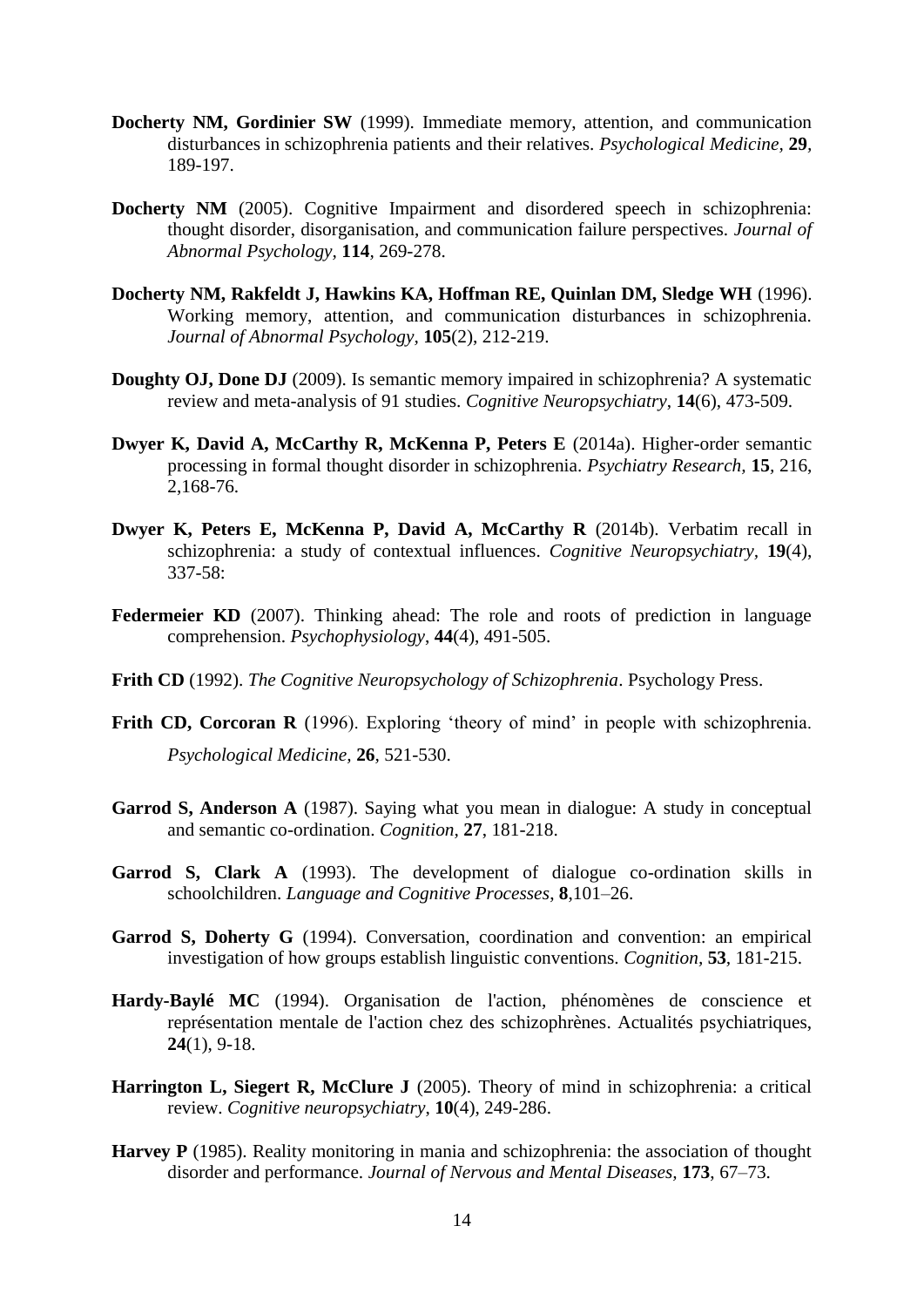- **Kaschak M, Glenberg G** (2004). Comment in M.J. Pickering and S. Garrod Towards a mechanistic psychology of dialogue. *Behavioural and Brain Sciences,* **27***,* 169-226.
- **Kerns JG, Berenbaum H** (2002). Cognitive impairments associated with formal thought disorder in people with schizophrenia. *Journal of Abnormal Psychology*, **111***,* 211.
- **Kircher TTJ, David A** (2003). Self consciousness: an integrative approach from philosophy, psychopathology and the neurosciences. In: *The Self in Neuroscience and Psychiatry* (ed. T. T. J. Kircher and A. David), pp. 445–473. Cambridge University Press: Cambridge, UK.
- **Kutas M, Federmeier KD** (2011). Thirty years and counting: Finding meaning in the N400 component of the event related brain potential (ERP). *Annual review of psychology*, **62**, 621.
- **Kuperberg GR, McGuire PK, David AS** (1998). Reduced sensitivity to linguistic context in schizophrenic thought disorder. Evidence from on-line monitoring for words in linguistically anomalous sentences. *Journal of Abnormal Psychology,* **107**(3),423- 434.
- **Kuperberg GR, McGuire PK, David AS** (2000). Sensitivity to linguistic anomalies in spoken sentences: a case study approach to understanding thought disorder in schizophrenia. *Psychological Medicine,* **30**, 345-357.
- **Kuperberg GR, Krecher DA, Goff D, McGuire PK, David AS** (2006a). Building up linguistic context in schizophrenia: evidence from self-paced reading. *Neuropsychology*, **20**(4), 442-452.
- **Kuperberg GR, Kreher DA, Sitnikova T, Caplan DN, Holcomb PJ** (2007). The role of animacy and thematic relationships in processing active English sentences: Evidence from event-related potentials. *Brain and language*, **100**(3), 223-237.
- **Kuperberg GR, Kreher DA, Ditman T** (2010). What can Event-related Potentials tell us about language, and perhaps even thought, in schizophrenia? *International Journal of Psychophysiology,* **75**, 66-76.
- **Brown M, Kuperberg GR** (2015). A hierarchical generative framework of language processing: Linking language perception, interpretation, and production abnormalities in schizophrenia. *Frontiers in human neuroscience,* **9***.*
- **Kuperberg GR, Jaeger TF** 2016. What do we mean by prediction in language comprehension?. *Language, cognition and neuroscience*, *31*(1), 32-59.
- **Langdon R, Michie PT, Ward PB, McConaghy N, Catts S, Coltheart M** (1997). Defective self and/or other mentalizing in schizophrenia: a cognitive neuropsychological approach. *Cognitive Neuropsychiatry,* **2***, 167-193.*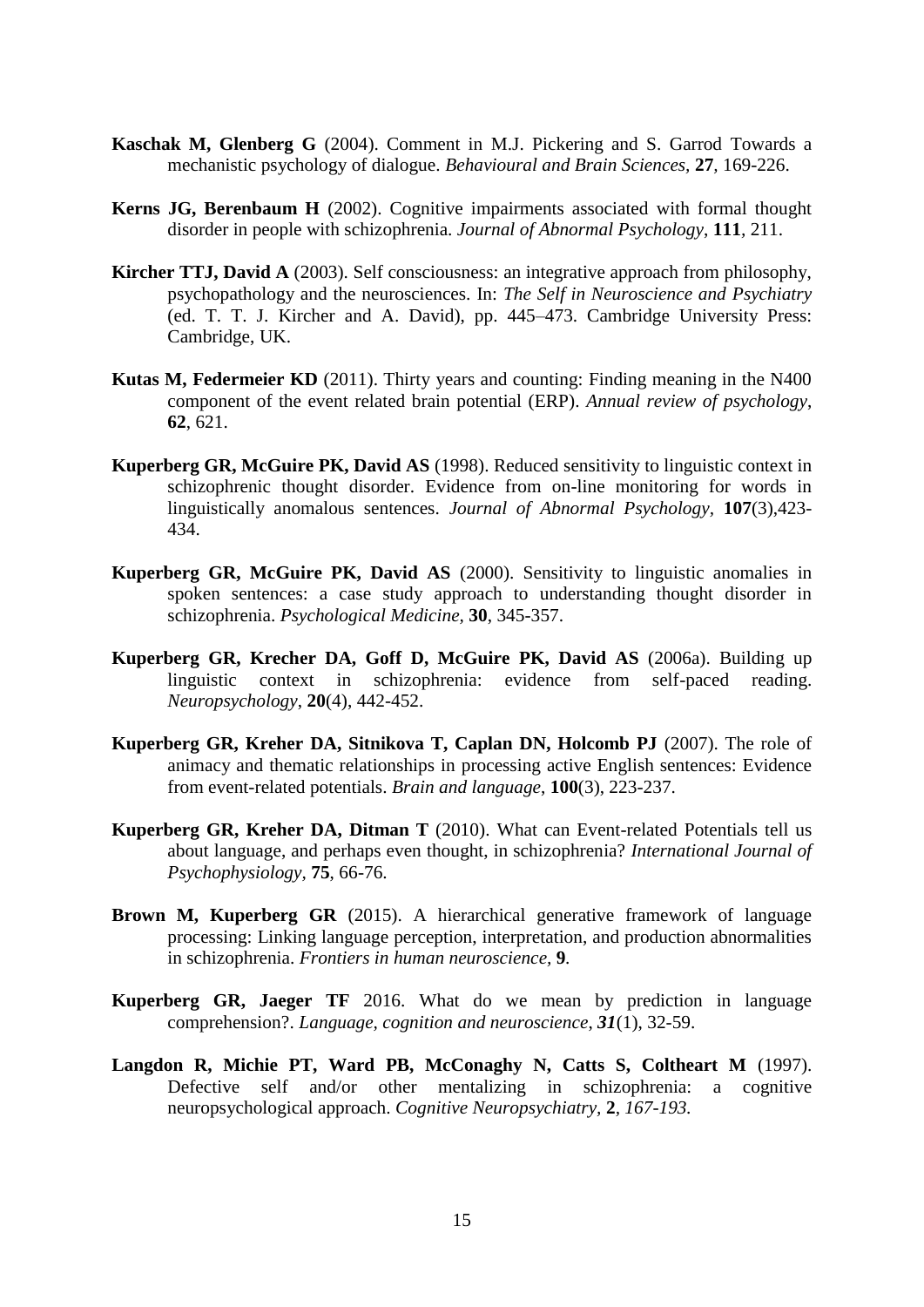- **Laws KR, Kondel TK, McKenna PJ** (1999). Receptive language deficits in schizophrenic thought disorder: evidence for impaired semantic access and monitoring. *Cognitive Neuropsychiatry,* **4***,* 89–105.
- **Lee, J. and Park, S** (2005). Working memory impairments in schizophrenia: a metaanalysis. *Journal of Abnormal Psychology,* **114***,* 599-611.
- **Manschreck TC, Maher BA, Milavetz JJ, Ames D, Weisstein CC, Schneyer ML** (1988). Semantic priming in thought disordered schizophrenic patients. *Schizophrenia research*, **1**(1), 61-66.
- **Martin CD, Branzi FM, Bar M** (2018). Prediction is Production: The missing link between language production and comprehension. Scientific reports, **8**(1), 1079.
- **McCabe R, Leudar I, Antaki C** (2004). Do people with schizophrenia display theory of mind deficits in clinical interactions? *Psychological Medicine,* **34**(03), 401-411.
- **McGrath J, Scheldt S, Hengtsberger P, Dark F** (1997). Thought disorder and executive ability. *Cognitive Neuropsychiatry,* **2**, 303–314.
- **Nelson HE** (1982). *The National Adult Reading Test (NART).* Windsor: NFER.
- Pickering MJ, Garrod S (2013). An integrated theory of language production and comprehension. *Behavioural Brain Science*, **36**, 329-392.
- **[Pickering MJ,](http://eprints.gla.ac.uk/view/author/31235.html) [Garrod S](http://eprints.gla.ac.uk/view/author/11413.html)** (2014) [Self-, other-, and joint monitoring using forward models.](http://eprints.gla.ac.uk/93233/) *[Frontiers in Human Neuroscience](http://eprints.gla.ac.uk/view/journal_volume/Frontiers_in_Human_Neuroscience.html)*, **8**(132).
- **Pomarol-Clotet E, Oh TMSS, Laws KR, McKenna PJ** (2008). Semantic priming in schizophrenia: systematic review and meta-analysis. *The British Journal of Psychiatry,* **192***,* 92-97.
- **Pulvermüller F, Fadiga L** (2010). Active perception: sensorimotor circuits as a cortical basis for language. *Nature Reviews Neuroscience*, **11**(5), 351.
- **Russell T., Reynaud E, Herba C, Morris R, Corcoran R** (2006). Do you see what I see? Interpretations of intentional movement in schizophrenia. *Schizophrenia Research*, *81*(1), 101-111.
- **Schenkel LS, Spaulding WD, Silverstein SM** (2005). Poor premorbid social functioning and theory of mind deficit in schizophrenia: evidence of reduced context processing?. *Journal of psychiatric research*, **39** (5), 499-508.
- **Scott SK, Johnsrude IS** 2003. The neuroanatomical and functional organization of speech perception. *Trends in neurosciences*, **26**(2),100-107.
- **Silbert LJ, Honey CJ, Simony E, Poeppel D, Hasson U** (2014). Coupled neural systems underlie the production and comprehension of naturalistic narrative speech. *Proceedings of the National Academy of Sciences*, **111**(43) E4687-E4696.